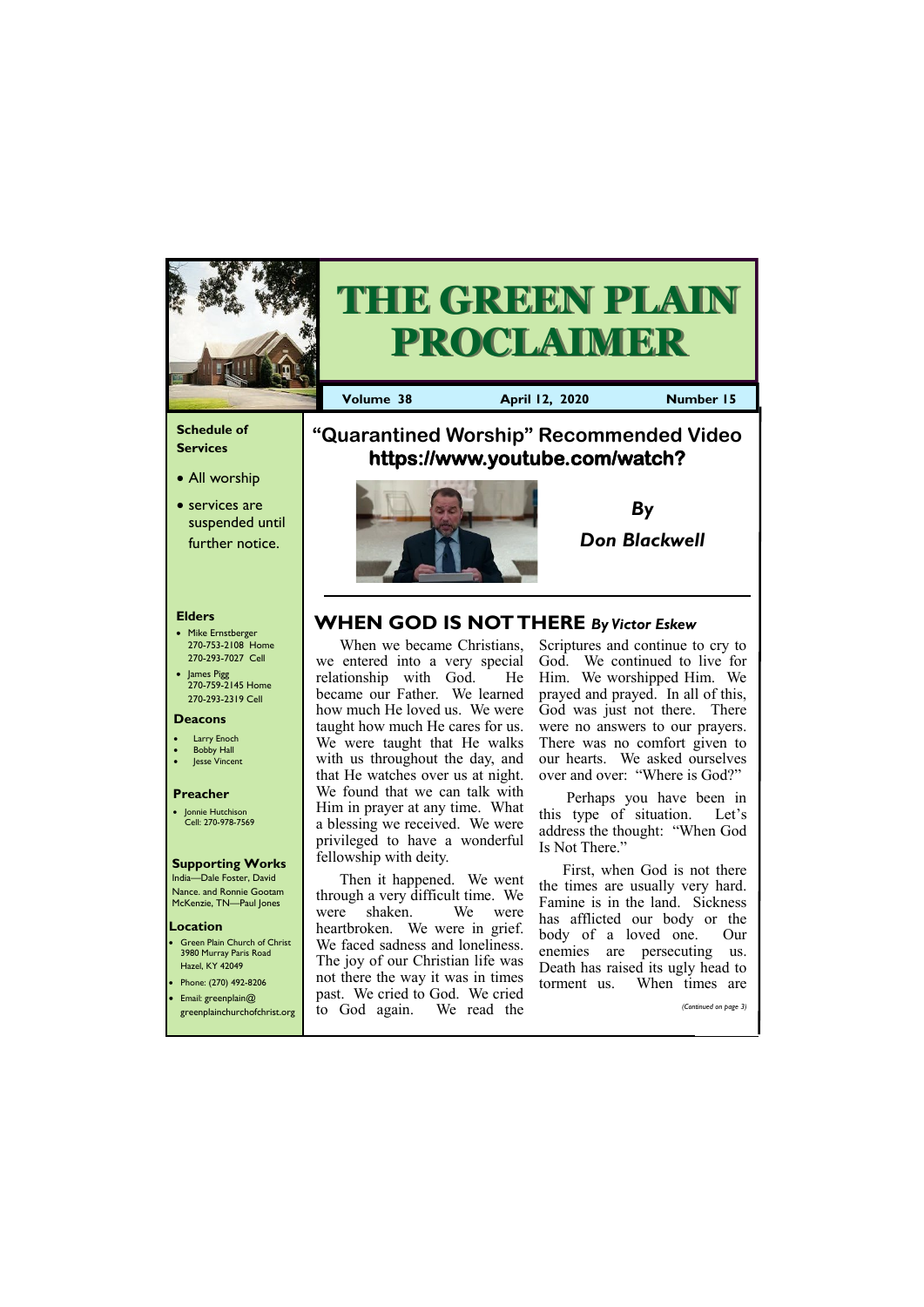## NEWS AND NOTES

- *REMEMBER IN PRAYER: Green Plain members*: . Remember Faye Travis, Peggy Jarvis, Rex Enoch, Margarette Enoch (Spring Creek), Mary Crutchfield, Joanne Barnes, Maxine Pool, Hayes and Marjorie Grady, Jim Fielder, Griselda Adams, Larry Enoch, Jesse & Mary Vincent, Carolyn Byars (now home) and Dave & Ann Thompson. **Family and Friends:** Pat Hocking, Teresa Tacker, Betty Pond, Bryan White, Meredith Enoch, Kenneth Mizell, Will Winchester, Jim Hutson, Janice Canter, Maryanne Pedigrew, Dale Foster, Andrea Phillips, Donald and Dorothy Cook and two week old Hollis Stubblefield, the son of Mark and Shelley, who, as of this writing is hospitalized suffering from pneumonia. Please continue to pray for each of these and for those tending to their needs as well as the leaders of our nation in this time of crisis.
- **FROM THE ELDERS:** We wish to continue to meet our financial obligations as a congregation of God's people including those we are supporting in mission fields and paying utilities, etc. Please consider sending your weekly contributions by mail directly to James Pigg at 2220 Glenwood Drive Murray, KY 42071. Although we do not know how long our present situation will continue, we encourage you to continue to pray for a quick resolution and that God's will be done in all things. If you need any help please do not hesitate to contact us.
- **OUR BULLETIN:** We hope you are enjoying receiving our weekly bulletin. We will continue to mail the bulletin each week until the present situation changes. If you have any information that needs to be included in the bulletin please email us at greenplain@greenplainchurchofchrist.org or call 270-978-7569.
- **Pantry items April: Items may be left under the carport, or put into the building for those with a key.** 5-Carrots; 12—Green Beans; 19—Pork-n-Beans; 26—Peaches. All food items should be canned. Thanks to all for participating in this effort.
- **PASS IT ON!** When you have finished reading this bulletin, why not pass it on to a loved one, friend or neighbor. Use this as a tool to spread the gospel.
- **See our Facebook page** for announcements, updates and articles. Access to past editions of this bulletin are available on our website at http://greenplainchurchofchrist.org.
- **Mission Work:** Please continue to pray for the preachers this congregation is supporting in India and for Dale Foster, Ronnie Gootan, David Nance, Mike Kiser, Arnold Gerson and Paul Jones in their respective works.
- **APRIL 2020 Anniversaries:** None **Birthdays:** 3rd—Mary Lowrie; 8th—Katelyn Canter; 24th— David Thompson; 27th—Steve Enoch; 29th—Sue Hall.

**Page 2**

**ONLINE SPIRITUAL RESOURCES Gospel Broadcasting Network https://gbntv.org/ World Video Bible School https://store.wvbs.org/wvbs-splashpage.html A Bible Answer https://abibleanswertv.org/ Good News Today http://gnttv.org/ Dexter church of Christ www.facebook.com/Dexterkycoc/ Coldwater church of Christ www.facebook.com/Coldwater-Church-of-Christ-**

**170296152984011/ and on YouTube In Search of the Lord's Way http://searchtv.org/**



*Answer : Job's friends were Eliphaz the Temanite, Bildad the Shuhite, and Zophar the Naamathite. (Job 2:11).*

*Email us your answer and we will include the names of those who answered correctly in next week's bulletin.*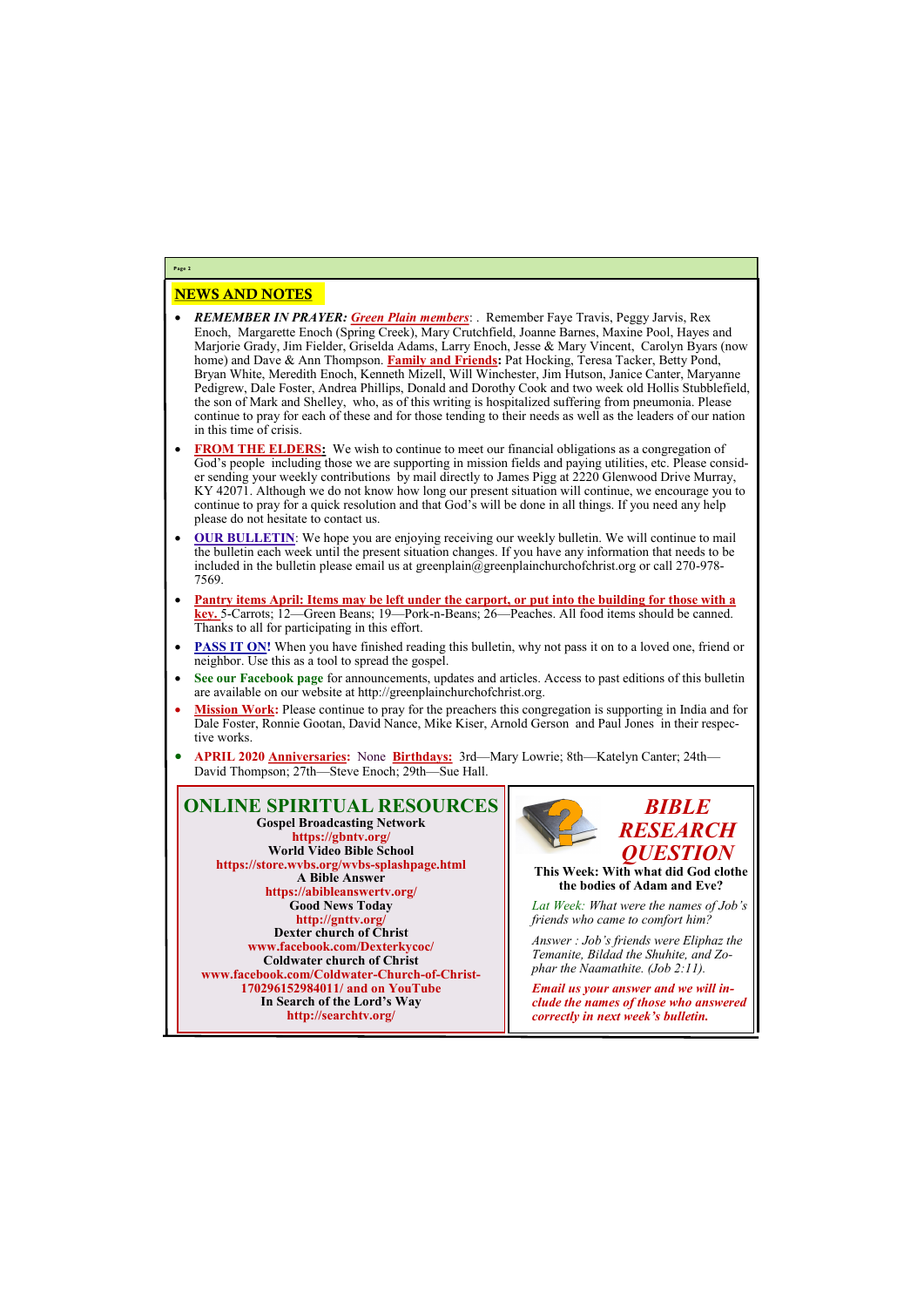**Page 3**

good, we never doubt the presence of God. We bow our heads and thank Him for all the blessings that He has given us. It is during times of trouble that it seems as though God is not there. When we read the psalms, the inspired writer often cries out: "How long, O Lord?" (Ps. 6:3; 13:1; 80:4; 90:13). As we look deeper into his question, we find that he is facing adverse circumstances. In Psalm 6:7, he writes: "Mine eye is consumed because of grief; it waxeth old because of all mine enemies." In Psalm 13:3 -4, he says: "Consider and hear me, O Lord my God: lighten mine eyes, lest I sleep the sleep of death; lest mine enemy say, I have prevailed against him; and those that trouble me rejoice when I am moved." Hard times prevailed in the life of the poet. And, he thought that God was not there. "How long wilt thou forget me, O Lord? for ever? how long wilt thou hide thy face from me?" (Ps. 13:1).

understand what he would say unto me" (vs.  $2-5$ ).

Second, when God is not there, we doubt. Where is God? I thought He promised to be with me. I was taught that He would hear and answer my prayers. I thought He loves me and cares for me. I have been faithful to Him. I have lived a righteous life. I have not been involved in sin. Yes, we examine ourselves and find no fault. We look up to God, but with doubts about His promises to us. We become like Job in our trials. We long to talk to God. In Job 13:3, Job speaks these words: "Surely I would speak to the Almighty, and I desire to reason with God." In the opening verses of Job 23, Job states: "Even today is my complaint bitter: my stroke is heavier than my groaning. Oh that I knew where I might find him! that I might come even to his seat! I would order my cause before him, and fill my mouth with arguments. I would know

Third, when we think God is not there, we are wrong. We think God is not there for two reasons. One, we cannot see Him. Second, He does not respond in the manner in which we think He should respond. God, however, is present. He sees everything we are experiencing. After Joseph's death, his memory was not long lived. In Exodus 1:8, we read: "Now there arose up a new king over Egypt, which knew not Joseph." This king feared Israel. He placed them under severe bondage. This bondage lasted for years and years. Where was God? He was right there. When God appeared to Moses in the burning bush, He spoke these words to him: "Now therefore, behold, the cry of the children of Israel is come unto me: and I have also seen the oppression wherewith the Egyptians oppress them" (Exo. 3:9). The persecution was extreme. It lasted for years. Why didn't God respond? Where was He? He was there. He was carrying out things according to His timing. When we are afflicted, we need to remember the bondage of the Israelites. They suffered, but God was near. He is near unto us as well.

the words which he would answer me, and that thy seed shall be a stranger in land that *(Continued on page 4)*

Fourth, when God appears not to be there, He really is. He has promised that He will be with us. "...for he hath said, I will never leave thee, nor forsake thee" (Heb. 13:5b). Dear reader, God cannot lie (Tit. 1:2). Yes, we need to remember that He is there. He has His reasons for not immediately intervening in our lives. Part of the answer as to why God did not redeem Israel out of Egyptian bondage immediately is found way back in Genesis 15. God was speaking to Abraham about his offspring. Listen to what God revealed to the patriarch: "And he said unto Abram, Know of a surety

*(Continued from page 1)*